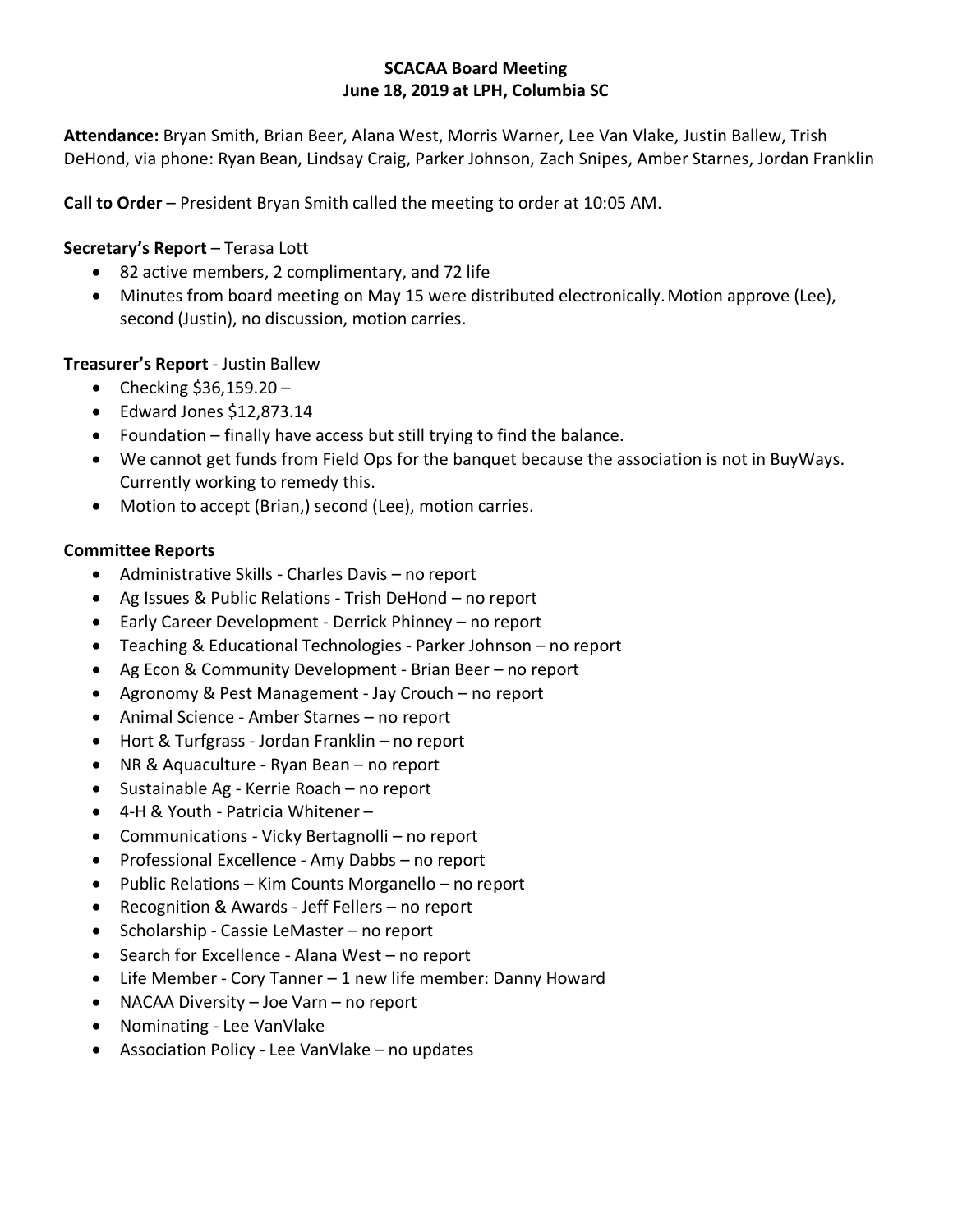- AM/PIC Morris Warner
	- Day 1: \$5012.31
	- Day 2: estimate = \$5406.78, waiting on invoices from busses and Block and Bridle
	- Day 3: \$190.75
	- Other: Name Badges, \$52.99, Hotel Room \$395.16, Comm. Awards \$1925, Service Awards, \$211.02, Programs \$421.20 = \$13615.21
	- $\bullet$  Total Cost = \$13615.21
	- Field Ops Banquet Invoiced For: \$4261.15
	- Total Cost after FO: \$9354.05
	- Registration In: \$8972.72
	- Retirees: \$270.00
	- Balance -\$111.33
	- Sponsorship: \$6200.00
- AM/PIC Fundraising Alana West -Promised \$6900, received \$6200
	- Brian motions that since we are in the negative for this event we will eat that cost rather than charging SCAE4HA per head. Motion seconded. No discussion. Motion passes.

# **Old Business**

- AM/PIC report Morris Warner
- MOU for SCACAA and SCAE4HA Lee Van Vlake motions that we table this if we decide to join the 2020 Extension Conference. Morris seconds. No discussion. Motion passes.
- Diversity Chair- This chair no longer exists at the nation level.

## **New Business**

- 2019 NACAA AM/PIC in Ft. Wayne, IN Spt 8-13–
	- 3 life, 13 active, 3 maybes
	- Award winners must attend their relative meeting as well as the southern region meeting and the banquet if you are being reimbursed from Association funds.
	- SCACAA AM/PIC Guest Attendees and Membership
		- New association members will be allowed to attend the meeting as a guest.
- SCACAA AM/PIC Refunds for Non-Attendees
	- Refund request was made after the meeting. Lee motions that we deny the refund request. Motion seconded. No discussion. Motion passes.
	- Meeting planner will need to set the hard and fast date for no refunds and have that in writing on meeting details. In any case, that date will be prior to the meeting.
- Awards responsibilities for chairs list made by Bryan. 2019-20 policy chair will update Policy Manual.